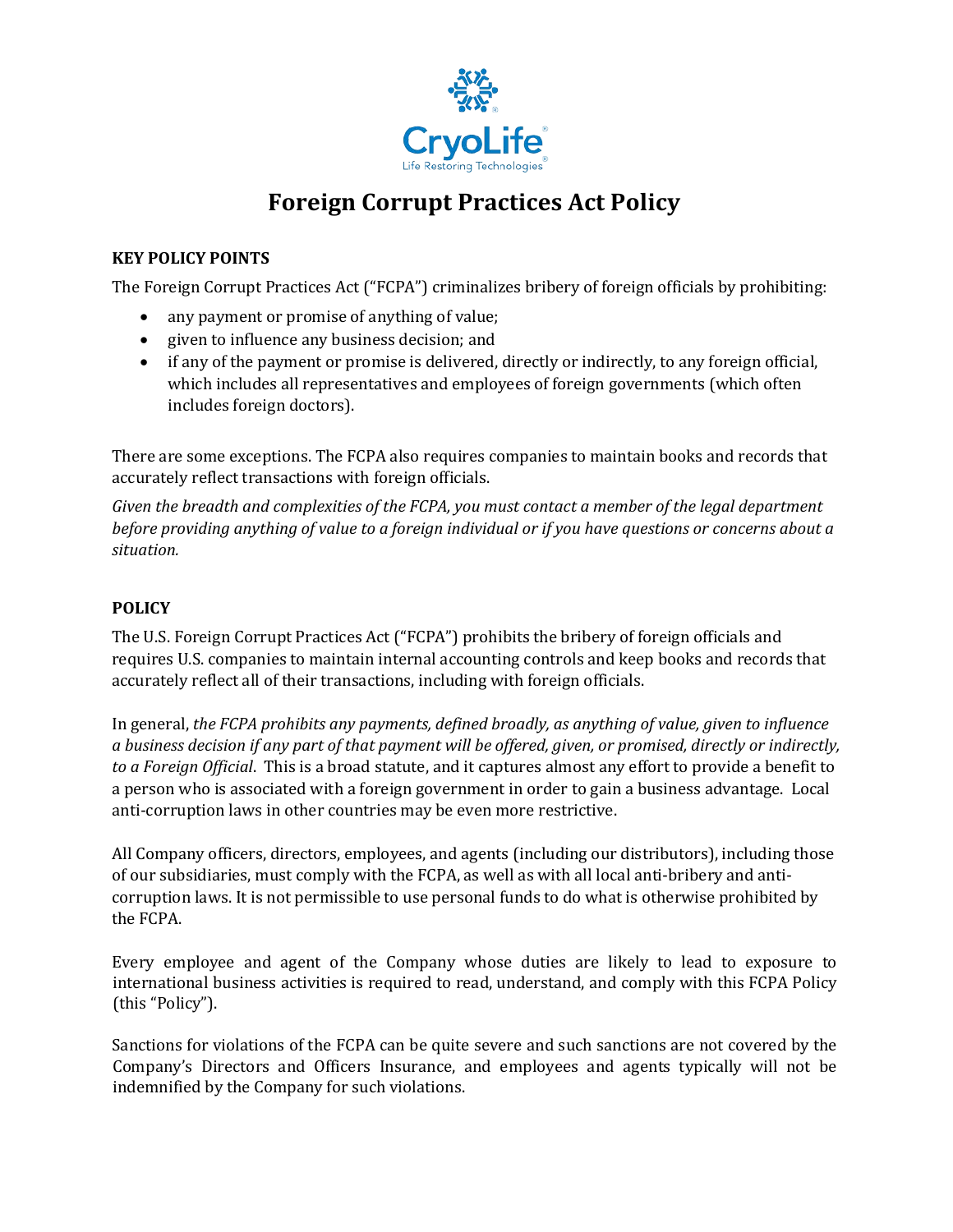

The Company takes its obligations to comply with the FCPA seriously. Accordingly, employees who fail to follow the Company's Policy and FCPA procedures, whether expressly stated in this Policy or otherwise, may be subject to adverse employment action, including, where warranted, termination.

The operative prohibition of the FCPA is to prohibit the corrupt payment of money or "anything of value" "directly or indirectly" to a "foreign official" in order to "obtain or retain business."

In applying the FCPA, the following terms mean:

- **"payments, including things of value"**  paying, offering or promising to pay, or authorizing the payment of money or anything of value. For example, giving cash in an envelope, a contribution to a customer's charity, a modest meal, event tickets, or reimbursement of travel expenses can all constitute a violation. The FCPA does not have a minimum value; instead it applies to payments of any size and things of any value, however small.
- **"for a business purpose**" the payment is intended to help the Company in its business pursuits – to help make a sale, obtain a discount, or win a new account, for example.
- **"if you know that any part of the payment will be offered, given, or promised"**  the mere offer or promise of a payment can constitute a violation of the FCPA.
- **"directly or indirectly"** to the benefit of a Foreign Official (as defined below) indirectly, such as a donation to a charity of which the Foreign Official is connected or a gift to a member of the family of a Foreign Official. Importantly, it also means that the Company may be held liable under the FCPA for the actions of distributors acting on the Company's behalf, even if the Company only suspects that the distributor is violating the FCPA.
- **"Foreign Official" –** officers, employees, and representatives of government departments or agencies or of any business that is government-owned or government-controlled, *including many hospitals*. Many of the Company's customers are hospitals that are either government-owned or government-managed; therefore, their doctors, nurses, procurement officers, lab technicians, and other employees and agents are all Foreign Officials for the purposes of the FCPA. Foreign Official also includes any person acting in any official capacity for a foreign political party, foreign political candidate, or a public international agency. It can also include consultants for any of the above-listed entities.

There are three very specific exceptions to the FCPA under which a Company will not be held liable under the FPCA for a payment to a Foreign Official.

- 1. Facilitating and Expediting Payments payments to Foreign Officials to expedite or obtain routine government service that the officials already perform in the normal course of their duties;
- 2. Payments that are expressly and affirmatively stated by law to be legal in that country, although they must be properly recorded in financial records; and